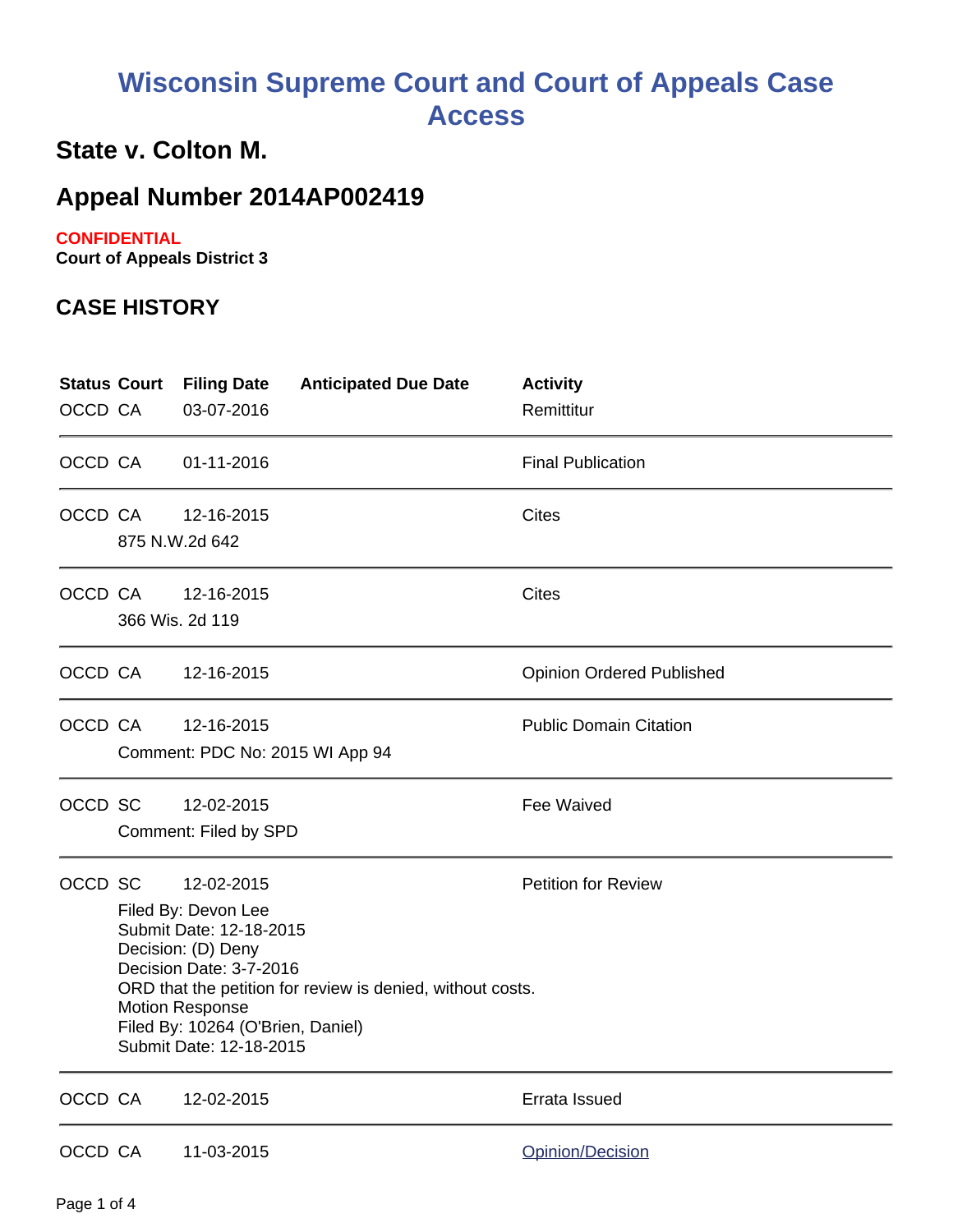|         | Judge Panel: Stark, Hruz, Seidl<br>Opinion: Opinion<br>Decision: Affirmed Pages: 12<br>Written by: Stark, Lisa K.<br>Order Text: Order affirmed. ERRATA ISSUED December 2, 2015.                                                                                                                                               |                                                                                                                                                                                                                                         |                                                                                                                      |  |  |  |
|---------|--------------------------------------------------------------------------------------------------------------------------------------------------------------------------------------------------------------------------------------------------------------------------------------------------------------------------------|-----------------------------------------------------------------------------------------------------------------------------------------------------------------------------------------------------------------------------------------|----------------------------------------------------------------------------------------------------------------------|--|--|--|
| OCCD CA |                                                                                                                                                                                                                                                                                                                                | 08-25-2015                                                                                                                                                                                                                              | <b>Submitted on Briefs</b>                                                                                           |  |  |  |
| OCCD CA |                                                                                                                                                                                                                                                                                                                                | 06-24-2015<br>Comment: Brief of State of Wisconsin (Attorney General)                                                                                                                                                                   | <b>Briefs Received At State Law Library</b>                                                                          |  |  |  |
| OCCD CA |                                                                                                                                                                                                                                                                                                                                | 05-22-2015<br>Filed By: 10264 (O'Brien, Daniel)<br>Comment: Brief of State of Wisconsin (Attorney General)                                                                                                                              | <b>Other Brief</b>                                                                                                   |  |  |  |
| OCCD CA |                                                                                                                                                                                                                                                                                                                                | 04-30-2015<br>Filed By: 10264 (O'Brien, Daniel)<br>Submit Date: 5-1-2015<br>Decision: (G) Grant<br>Decision Date: 5-6-2015<br>ORD that time for filing the respondent's brief is extended to 5/22/15.<br>See BOT event due on 5-22-2015 | Motion to Extend Time                                                                                                |  |  |  |
| OCCD CA | listed)                                                                                                                                                                                                                                                                                                                        | 04-08-2015                                                                                                                                                                                                                              | Response<br>Comment: AAG Weber's response to cto 4/2/15 (indicates State will file brief, no anticipated filing date |  |  |  |
| OCCD CA | <b>Court Order</b><br>04-02-2015<br>ORD that this appeal shall be decided by a three-judge panel. FRO that, within fourteen days of the<br>date of this order, the attorney general shall notify the court whether he will submit a brief which, if<br>requested, shall be filed within thirty days of the date of this order. |                                                                                                                                                                                                                                         |                                                                                                                      |  |  |  |
| OCCD CA |                                                                                                                                                                                                                                                                                                                                | 04-02-2015                                                                                                                                                                                                                              | Court Order for 3-Judge Panel                                                                                        |  |  |  |
| OCCD CA |                                                                                                                                                                                                                                                                                                                                | 03-19-2015                                                                                                                                                                                                                              | <b>Briefs Received At State Law Library</b>                                                                          |  |  |  |
| OCCD CA |                                                                                                                                                                                                                                                                                                                                | 03-06-2015                                                                                                                                                                                                                              | <b>Submitted on Briefs</b>                                                                                           |  |  |  |
| OCCD CA |                                                                                                                                                                                                                                                                                                                                | 03-05-2015                                                                                                                                                                                                                              | Record and Briefs Sent to District 3                                                                                 |  |  |  |
| OCCD CA |                                                                                                                                                                                                                                                                                                                                | 02-27-2015<br>Filed By: Devon Lee                                                                                                                                                                                                       | <b>Reply Brief</b>                                                                                                   |  |  |  |
| OCCD CA |                                                                                                                                                                                                                                                                                                                                | 02-13-2015<br><b>Comment: BRS</b>                                                                                                                                                                                                       | Certificate of Filing by Mail                                                                                        |  |  |  |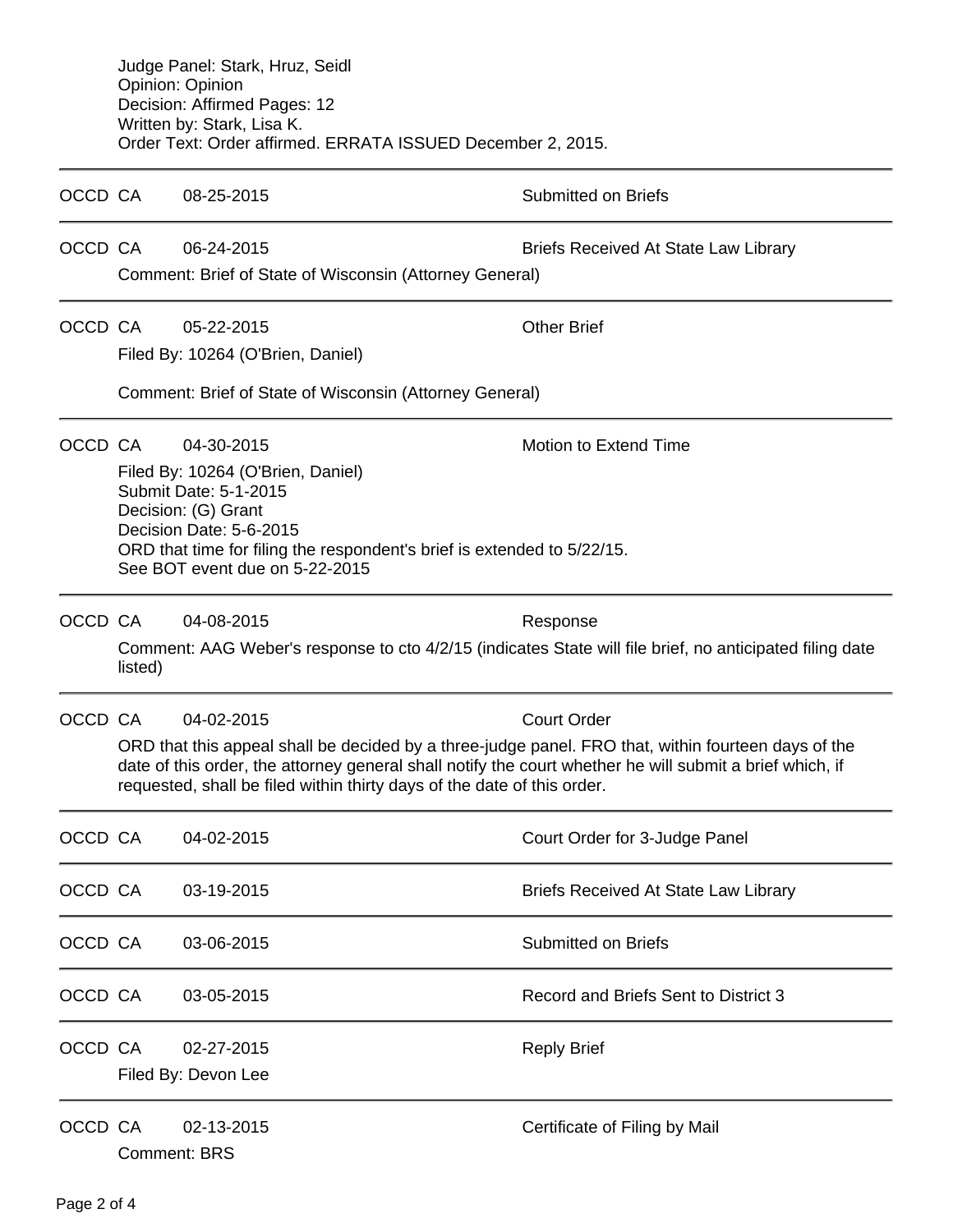|         | OCCD CA<br>02-12-2015<br>Filed By: Lesli Pluster                                                                                                                                                                                                    |                                                                                                   | Brief of Respondent(s)                 |  |  |  |  |
|---------|-----------------------------------------------------------------------------------------------------------------------------------------------------------------------------------------------------------------------------------------------------|---------------------------------------------------------------------------------------------------|----------------------------------------|--|--|--|--|
|         | Comment: Please note an appendix certification has been added to this brief. See Rule 809.19(2)<br>regarding requirements.                                                                                                                          |                                                                                                   |                                        |  |  |  |  |
| OCCD CA |                                                                                                                                                                                                                                                     | 01-16-2015<br>Filed By: Devon Lee                                                                 | Brief & Appx of Appellant(s)           |  |  |  |  |
| OCCD CA | Motion to Extend Time<br>12-30-2014<br>Filed By: Devon Lee<br>Submit Date: 12-30-2014<br>Decision: (G) Grant<br>Decision Date: 1-5-2015<br>ORD that time for filing the appellant's brief is extended to 1/16/15.<br>See BAP event due on 1-16-2015 |                                                                                                   |                                        |  |  |  |  |
|         | OCCD CA                                                                                                                                                                                                                                             | 11-24-2014<br>Comment: 1-11 to 38-1                                                               | Record                                 |  |  |  |  |
| OCCD CA |                                                                                                                                                                                                                                                     | 11-06-2014<br>Comment: Rec'd copy of record compilation/inspection notice sent by COC to parties. | <b>Other Papers</b>                    |  |  |  |  |
| OCCD CA |                                                                                                                                                                                                                                                     | 10-17-2014                                                                                        | Notif. Sent-Filing of NAP & Ct. Record |  |  |  |  |
| OCCD CA |                                                                                                                                                                                                                                                     | 10-17-2014                                                                                        | <b>Docketing Statement Submitted</b>   |  |  |  |  |
| OCCD CA |                                                                                                                                                                                                                                                     | 10-17-2014<br>Comment: Filed by SPD                                                               | <b>Fee Waived</b>                      |  |  |  |  |
| OCCD CA |                                                                                                                                                                                                                                                     | 10-17-2014                                                                                        | Notice of Appeal & Court Record        |  |  |  |  |
| OCCD CA |                                                                                                                                                                                                                                                     | 10-17-2014                                                                                        | X Transfer                             |  |  |  |  |
| OCCD CA |                                                                                                                                                                                                                                                     | 10-14-2014<br>Filed By: Devon Lee<br>Status: Prev. Filed                                          | <b>Statement on Transcript</b>         |  |  |  |  |
| OCCD CA |                                                                                                                                                                                                                                                     | 10-14-2014                                                                                        | Notice of Appeal filed in Cir. Ct.     |  |  |  |  |
| OCCD CA |                                                                                                                                                                                                                                                     | 10-14-2014                                                                                        | Docketing Statement from Appellant     |  |  |  |  |
| OCCD CA |                                                                                                                                                                                                                                                     | 08-15-2014<br>Filed By: Devon Lee                                                                 | MXT to file NAP/Postdisposition motion |  |  |  |  |